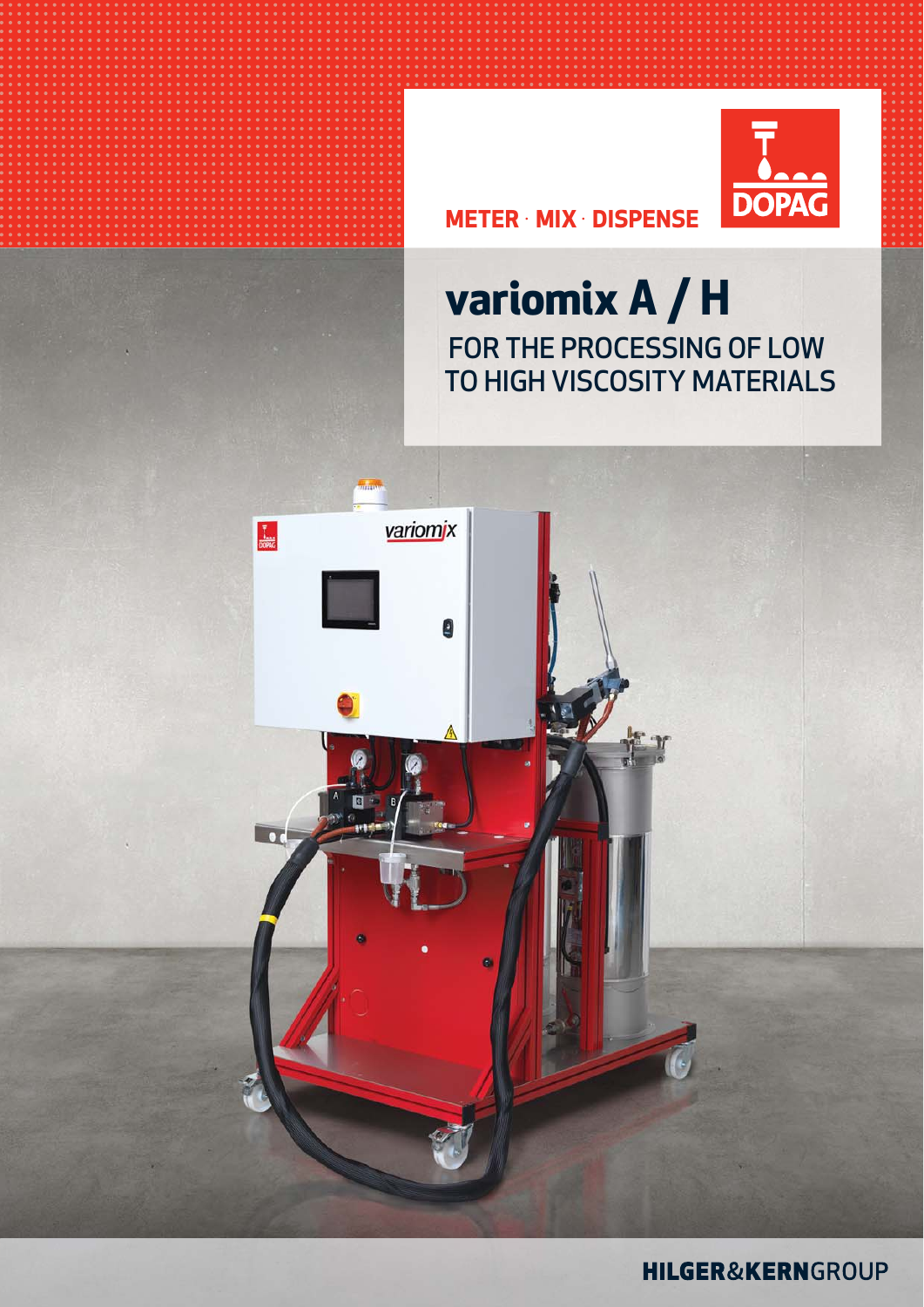## Application areas

- Coating
- **•** Sealing
- Gluing
- **•** Laminating **Encapsulating**

# Function

Pressure vessels, mounted onto a portable chassis, are used to supply the material into the piston type metering pumps where they are proportioned at the pre-selected ratio. The pumps are driven by an air motor. The stroke of the air motor is transferred to the pumps via a lever system. The mixing ratio can be infinitely adjusted between its limits by means of the lever system. The system is controlled by a metering computer.

The variomix A is fitted with a static mixing system that includes a 2K valve combined with a disposable static mixer. The valve contains an infinitely adjustable «snuffer» effect to avoid dripping after metering has finished. Should mixed material be allowed to cure in the  $\frac{1}{\text{none}}$ mixer, it can be replaced simply and inexpensively, thus avoiding a time consuming, expensive and environmentally damaging flushing cycle.

## Industries

These modern metering systems can be used in any industry where materials need to be applied in a high precision and repeatable way.

- **·** Automotive
- **Electrical and electronic**
- **•** Renewable energy
- Aerospace
- White goods
- and many more

## Features and benefits

- **·** Simple operation
- Variable mixing ratio
- Variable output rate
- Continuous flow rate
- Solvent free



variomix  $A >$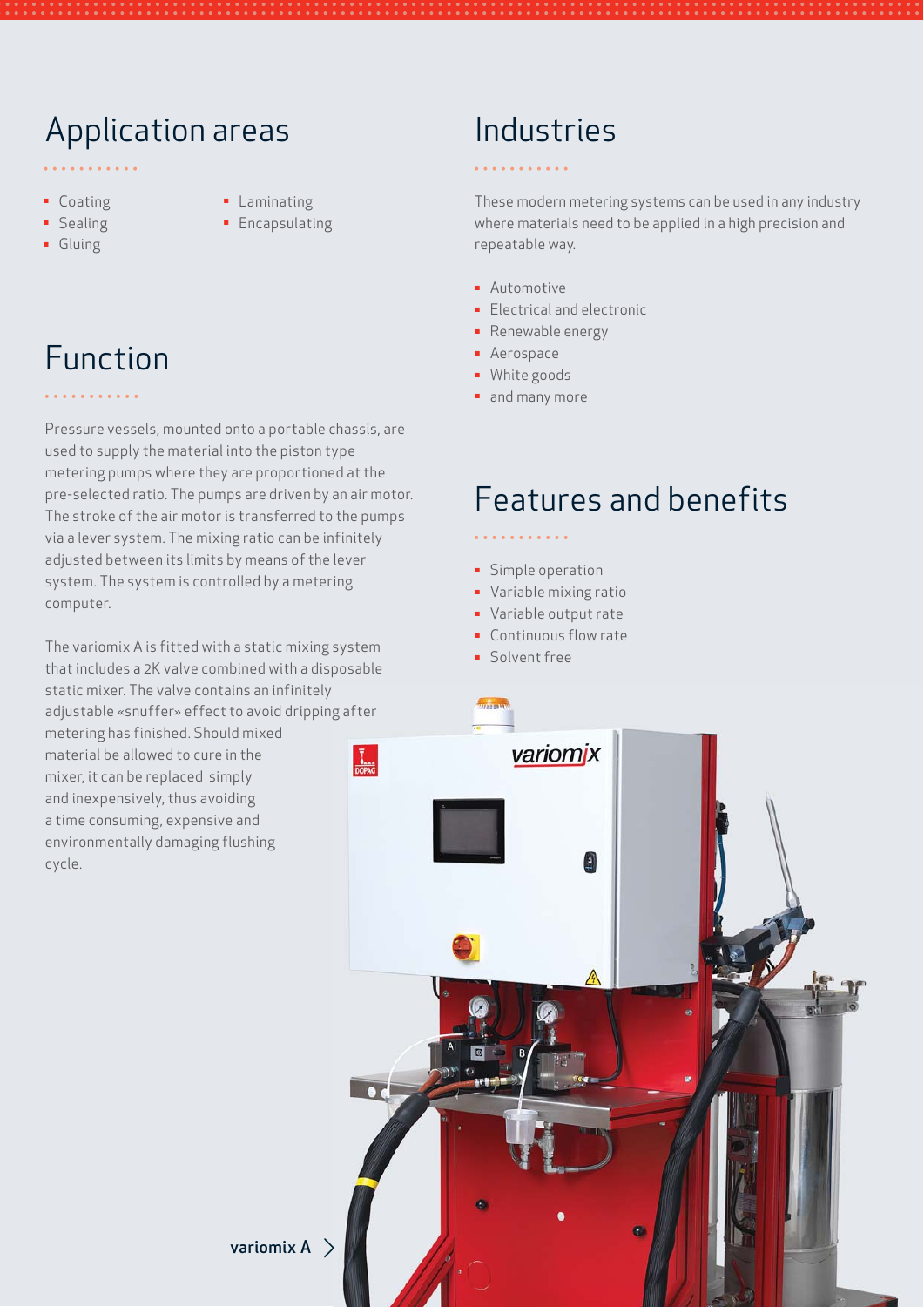# variomjx A



The variomix A is a pneumatic driven piston pump type metering and mixing system, used to handle low to high viscosity multi component media such as epoxy resins, polyurethanes or silicones. They can be unfilled, filled as well

as abrasive. The system is available in two categories, A1 or A2 and is used in different types of applications. Therefore, the system is built in different configurations.

| <b>Flow rate</b>                  | up to 21/min with A1, depending on mixing ratio and viscosity<br>up to $81/m$ in with A2, depending on mixing ratio and viscosity |
|-----------------------------------|-----------------------------------------------------------------------------------------------------------------------------------|
| <b>Mixing ratio</b>               | 100:100 to 100:10, by volume with A1<br>100:100 to 100:6, by volume with A2                                                       |
| <b>Maximum working pressure</b>   | 200 bar                                                                                                                           |
| <b>Mixing system</b>              | Static mixing system<br>$\blacksquare$ 2K valve<br>• Disposable static mixer                                                      |
| <b>Material supply</b>            | Pressure vessels, 6 to 120 l                                                                                                      |
| <b>Viscosity range</b>            | 50 to 80,000 mPa s, with pressure vessel<br>up to 1,000,000 mPas, with drum pumps                                                 |
| <b>Material characteristics</b>   | Unfilled, filled, abrasive                                                                                                        |
| <b>Power supply</b>               | 110-480 VAC 3/PE / 50/60Hz<br>230 VAC L/N/PE / 50/60Hz                                                                            |
| <b>Maximum air inlet pressure</b> | 6 bar                                                                                                                             |
| Dimensions, L x W x H             | from $1,500 \times 1,100 \times 1,900$ mm                                                                                         |
| Weight                            | from 400 kg                                                                                                                       |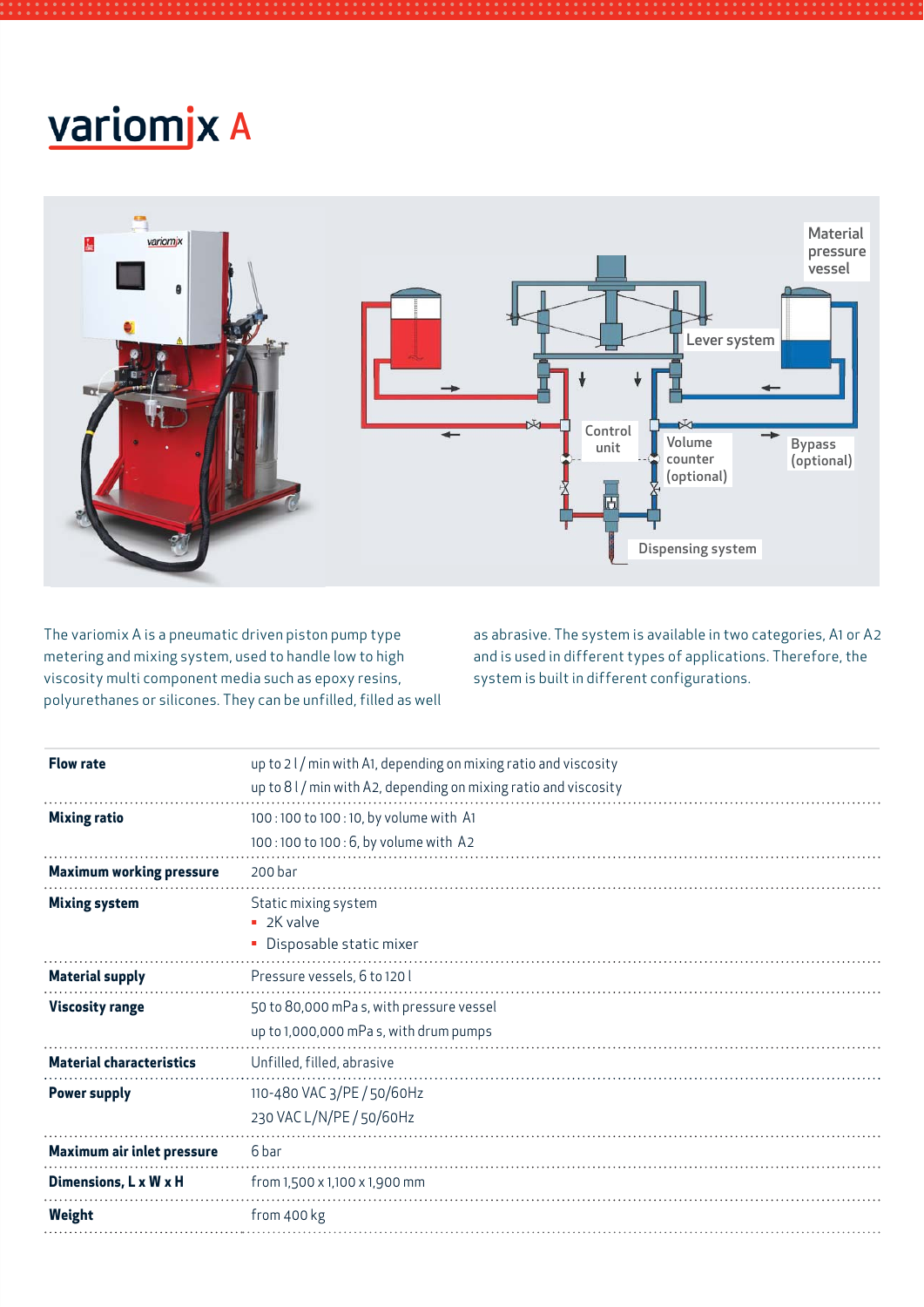# variomjx H



The variomix H is a hydraulically driven piston pump type metering and mixing system, used especially to continuously handle low to high viscosity multi

component media such as epoxy resins, polyurethanes or silicones. They can be unfilled, filled, abrasive as well as aggressive.

| <b>Flow rate</b>                  | up to 8 l/min, depending on mixing ratio and viscosity                            |
|-----------------------------------|-----------------------------------------------------------------------------------|
| <b>Mixing ratio</b>               | 100:100 to 100:6, by volume                                                       |
| <b>Maximum working pressure</b>   | 200 bar                                                                           |
| <b>Mixing system</b>              | Static mixing system<br>$\blacksquare$ 2K valve<br>Disposable static mixer        |
| <b>Material supply</b>            | Pressure vessels and / or drum pumps                                              |
| <b>Viscosity range</b>            | 50 to 80,000 mPas, with pressure vessel<br>up to 1,000,000 mPa s, with drum pumps |
| <b>Material characteristics</b>   | Unfilled, filled, abrasive                                                        |
| <b>Power supply</b>               | 380-440 VAC 3/PE / 50/60Hz                                                        |
| <b>Maximum air inlet pressure</b> | 6 bar                                                                             |
| Dimensions, L x W x H             | from 1,200 x 800 x 1,950 mm                                                       |
| Weight                            | from 450 - 800 kg                                                                 |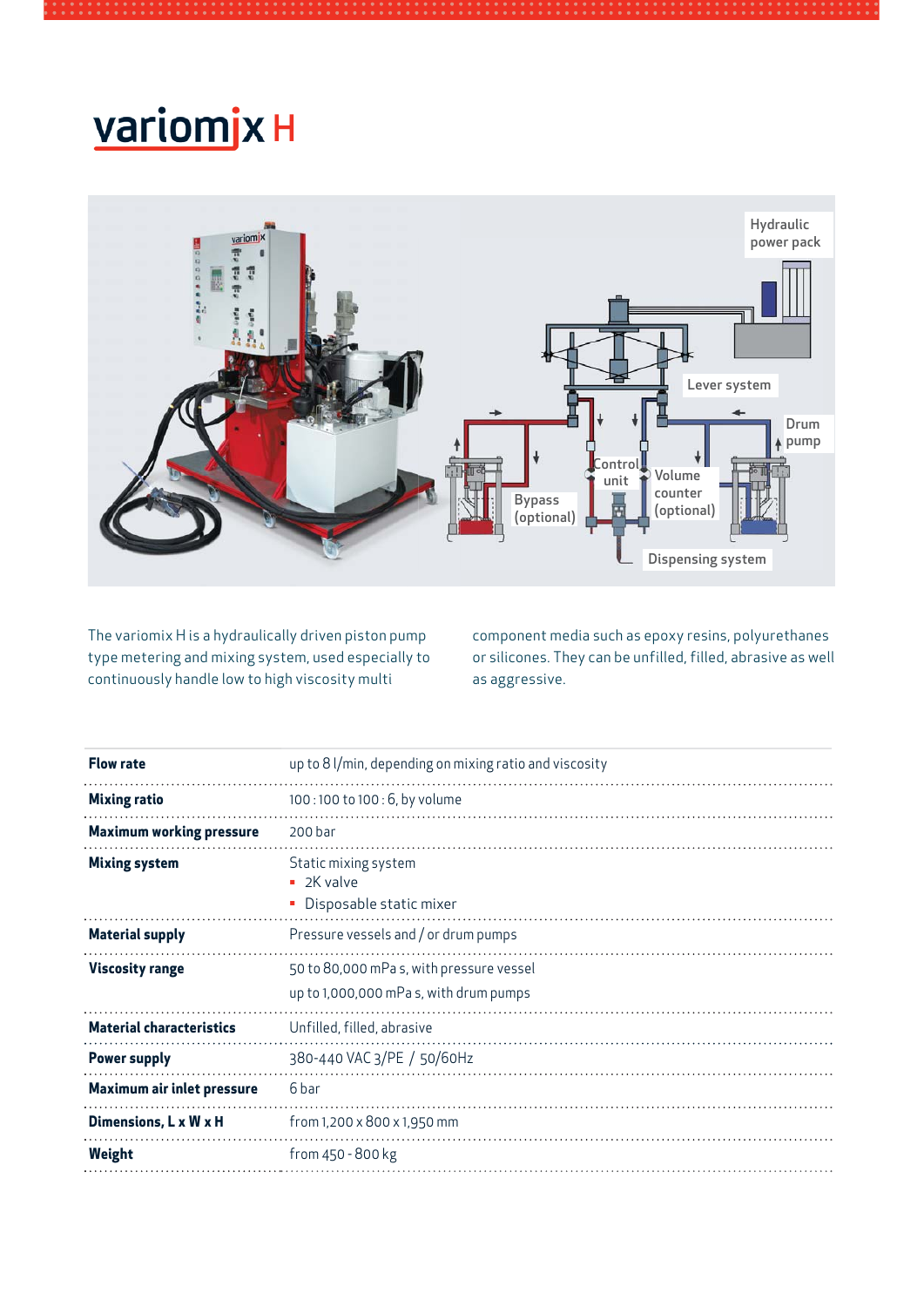# Equipment

## **Standard Standard**

| Pressure vessel                                        | Pressure vessel                                                  |
|--------------------------------------------------------|------------------------------------------------------------------|
| Double acting piston pumps                             | Double acting piston pumps                                       |
| Air motor with lever system                            | Hydraulic cylinder with lever system and<br>hydraulic power pack |
| Static mixing system                                   | Static mixing system                                             |
| • Twin snuffer valve<br>• Disposable static mixer      | • Twin snuffer valve<br>• Disposable static mixer                |
| Metering computer with realtime Multitasking Operating | Metering computer with realtime Multita                          |
| System (64 programs be stored as standard, including   | System (64 programs be stored as stand                           |
| 32 programs via external selection)                    | 32 programs via external selection)                              |

32 programs via external selection) 7" colour touch screen terminal

. . . . .

| Static-dynamic mixing system                          | Static-dynamic mixing system                                                          |
|-------------------------------------------------------|---------------------------------------------------------------------------------------|
| • with mixer element monitoring                       | • with mixer element monitoring                                                       |
| Material pressure regulator                           | Material pressure regulator                                                           |
| Material filter                                       | Material filter                                                                       |
| Mixing ratio control and output rate through          | Mixing ratio control and output rate through                                          |
| volume counters                                       | volume counters                                                                       |
| Adjustable output rate                                | Adjustable output rate                                                                |
| Start/stop trigger via handle grip or foot switch     | Start/stop trigger via handle grip or foot switch                                     |
| Pressure vessel with                                  | Pressure vessel with                                                                  |
| level control                                         | level control                                                                         |
| • agitator                                            | • agitator                                                                            |
| • automatic refill                                    | automatic refill                                                                      |
| • connection for vacuum pump                          | • connection for vacuum pump                                                          |
| Material supply through drum pumps for high viscosity | Material supply through drum pumps for high vio                                       |
| materials                                             | materials                                                                             |
| <b>Bypass</b><br><b>Heating</b>                       | Bypass<br>Heating<br>Separate drives for the metering pumps<br>(without lever system) |

# variomjx A variomjx H

| Pressure vessel                                                                                                                                       |
|-------------------------------------------------------------------------------------------------------------------------------------------------------|
| Double acting piston pumps                                                                                                                            |
| Hydraulic cylinder with lever system and<br>hydraulic power pack                                                                                      |
| Static mixing system                                                                                                                                  |
| • Twin snuffer valve<br>• Disposable static mixer                                                                                                     |
| Metering computer with realtime Multitasking Operating<br>System (64 programs be stored as standard, including<br>32 programs via external selection) |
| 7" colour touch screen terminal                                                                                                                       |

## **Optional Optional**

 $\ddot{\phantom{a}}$ 

| Static-dynamic mixing system<br>with mixer element monitoring                                          |
|--------------------------------------------------------------------------------------------------------|
| Material pressure regulator                                                                            |
| Material filter                                                                                        |
| Mixing ratio control and output rate through<br>volume counters                                        |
| Adjustable output rate                                                                                 |
| Start/stop trigger via handle grip or foot switch<br>Pressure vessel with<br>level control<br>agitator |
| automatic refill<br>• connection for vacuum pump                                                       |
| Material supply through drum pumps for high vicosity<br>materials                                      |
| <b>Bypass</b>                                                                                          |
| Heating<br>Separate drives for the metering pumps<br>(without lever system)                            |